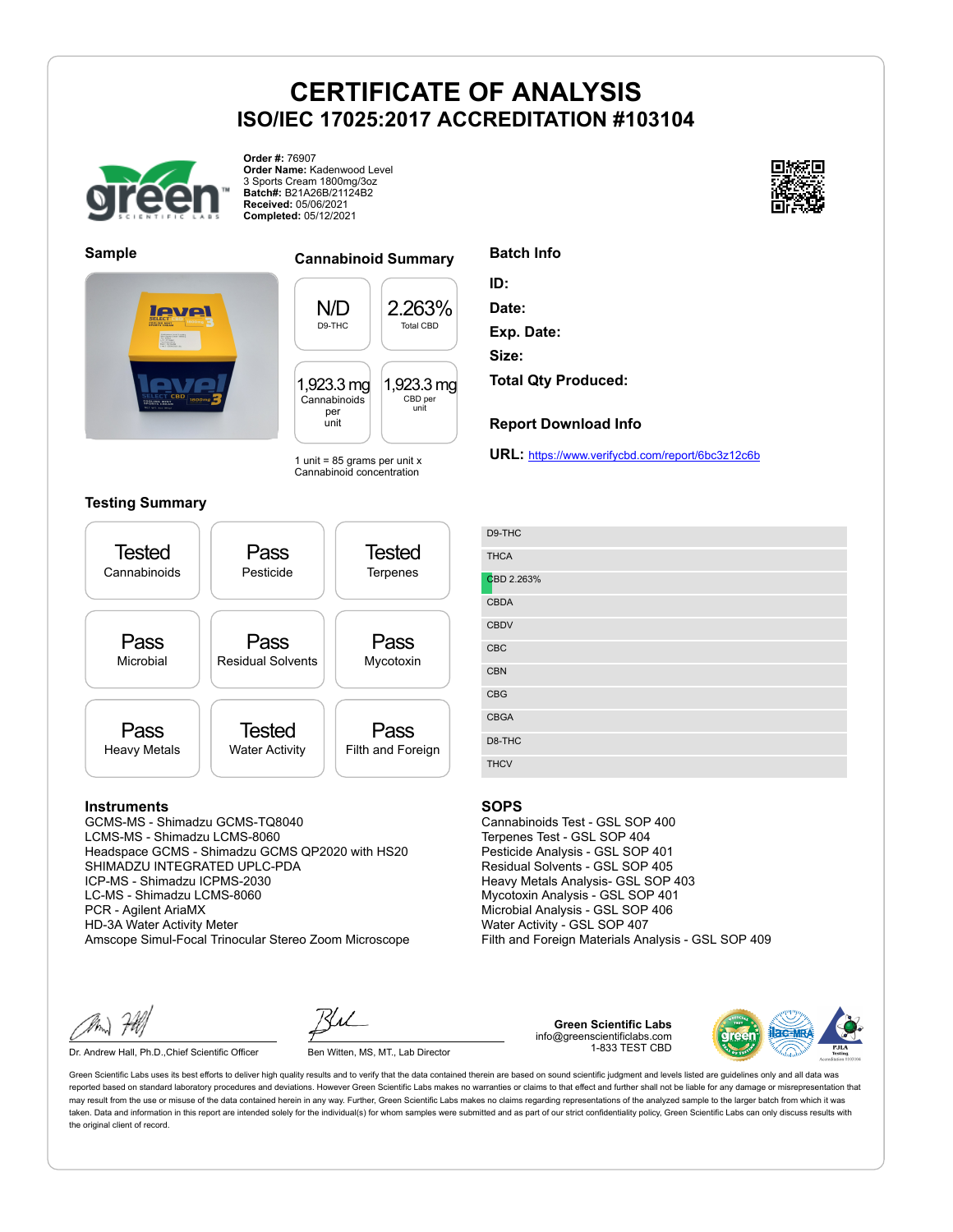

**Order #:** 76907 **Order Name:** Kadenwood Level 3 Sports Cream 1800mg/3oz **Batch#:** B21A26B/21124B2 **Received:** 05/06/2021 **Completed:** 05/12/2021



### **Sample**

# level N/D 2.263% D9-THC Total CBD 1,923.3 mg 1,923.3 mg Cannabinoids per CBD per unit unit

1 unit = 85 grams per unit x Cannabinoid concentration

## **Cannabinoids Test**

SHIMADZU INTEGRATED UPLC-PDA

| GSL SOP 400        | PREPARED: 05/10/2021 09:42:09 |               |        | UPLOADED: 05/11/2021 19:52:41 |
|--------------------|-------------------------------|---------------|--------|-------------------------------|
| Cannabinoids       | LOQ                           | weight $(\%)$ | mg/g   | mg/unit                       |
| D9-THC             | <b>10 PPM</b>                 | N/D           | N/D    | N/D                           |
| <b>THCA</b>        | <b>10 PPM</b>                 | N/D           | N/D    | N/D                           |
| CBD                | <b>10 PPM</b>                 | 2.263%        | 22.627 | 1,923.295                     |
| <b>CBDA</b>        | 20 PPM                        | N/D           | N/D    | N/D                           |
| <b>CBDV</b>        | 20 PPM                        | N/D           | N/D    | N/D                           |
| <b>CBC</b>         | 10 PPM                        | N/D           | N/D    | N/D                           |
| <b>CBN</b>         | <b>10 PPM</b>                 | N/D           | N/D    | N/D                           |
| <b>CBG</b>         | 10 PPM                        | N/D           | N/D    | N/D                           |
| <b>CBGA</b>        | 20 PPM                        | N/D           | N/D    | N/D                           |
| D8-THC             | <b>10 PPM</b>                 | N/D           | N/D    | N/D                           |
| <b>THCV</b>        | 10 PPM                        | N/D           | N/D    | N/D                           |
| TOTAL D9-THC       |                               | N/D           | N/D    | N/D                           |
| <b>TOTAL CBD*</b>  |                               | 2.263%        | 22.627 | 1,923.3                       |
| TOTAL CANNABINOIDS |                               | 2.263%        | 22.627 | 1,923.3                       |



Reporting Limit 10 ppm  $*Total CBD = CBD + CBDA \times 0.877$ 

N/D - Not Detected, B/LOQ - Below Limit of Quantification

**Green Scientific Labs** info@greenscientificlabs.com 1-833 TEST CBD



Dr. Andrew Hall, Ph.D., Chief Scientific Officer Ben Witten, MS, MT., Lab Director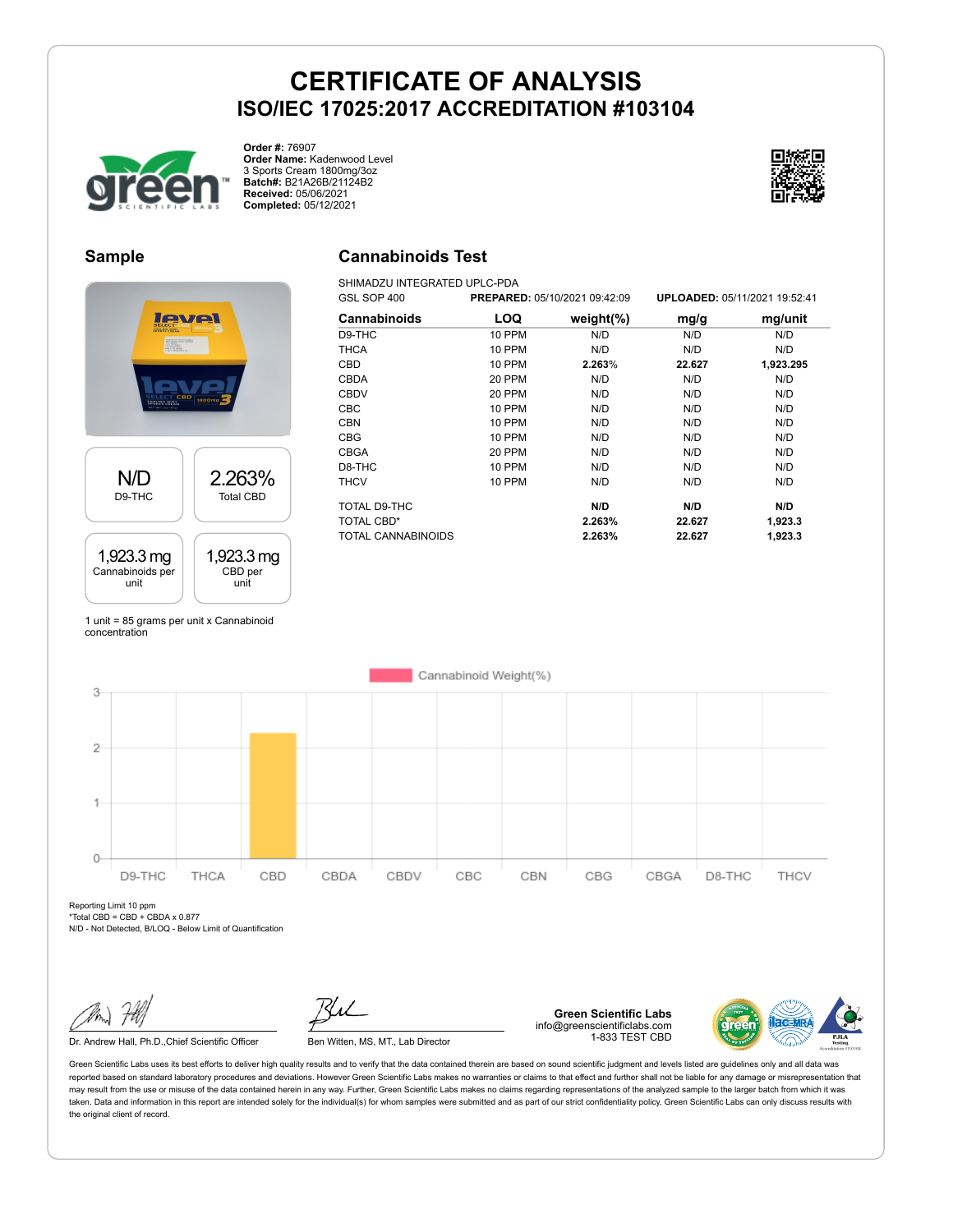GSL SOP 404

**Prepared:** 05/09/2021 14:36:20 **Uploaded:** 05/10/2021 16:45:33



**Order #:** 76907 **Order Name:** Kadenwood Level 3 Sports Cream 1800mg/3oz **Batch#:** B21A26B/21124B2 **Received:** 05/06/2021 **Completed:** 05/12/2021



## **TERPENES: TOTAL (0.077%)**

Headspace GCMS - Shimadzu GCMS QP2020 with HS20

| Terpene                    | Results (%)  | $LOG (%)$ LOD $(\%)$ |        |
|----------------------------|--------------|----------------------|--------|
| 3-CARENE                   | <b>B/LOQ</b> | 0.003%               | 0.001% |
| ALPHA-BISABOLOL            | B/LOQ        | 0.003%               | 0.001% |
| ALPHA-PINENE               | B/LOQ        | 0.003%               | 0.001% |
| ALPHA-TERPINENE            | B/LOQ        | 0.003%               | 0.001% |
| BETA-MYRCENE               | B/LOQ        | 0.003%               | 0.001% |
| <b>BETA-PINENE</b>         | B/LOQ        | 0.003%               | 0.001% |
| <b>CAMPHENE</b>            | 0.004%       | 0.003%               | 0.001% |
| CARYOPHYLLENE              | 0.009%       | 0.003%               | 0.001% |
| <b>CARYOPHYLLENE OXIDE</b> | B/LOQ        | 0.003%               | 0.001% |
| CIS-BETA-OCIMENE           | B/LOQ        | 0.003%               | 0.001% |
| CIS-NEROLIDOL              | B/LOQ        | 0.003%               | 0.001% |
| <b>EUCALYPTOL</b>          | B/LOQ        | 0.003%               | 0.001% |
| <b>GAMMA-TERPINENE</b>     | B/LOQ        | 0.003%               | 0.001% |
| GERANIOL                   | 0.029%       | 0.003%               | 0.001% |
| <b>GUAIOL</b>              | B/LOQ        | 0.003%               | 0.001% |
| <b>HUMULENE</b>            | B/LOQ        | 0.003%               | 0.001% |
| <b>ISOPULEGOL</b>          | 0.025%       | 0.003%               | 0.001% |
| <b>LIMONENE</b>            | B/LOQ        | 0.003%               | 0.001% |
| <b>LINALOOL</b>            | 0.010%       | 0.003%               | 0.001% |

| <b>Terpene</b>     | Results (%) LOQ (%) LOD (%) |        |        |
|--------------------|-----------------------------|--------|--------|
| P-CYMENE           | B/LOQ                       | 0.003% | 0.001% |
| <b>TERPINOLENE</b> | B/LOQ                       | 0.003% | 0.001% |
| TRANS-BETA-OCIMENE | B/LOQ                       | 0.003% | 0.001% |
| TRANS-NEROLIDOL    | B/LOQ                       | 0.003% | 0.001% |

### **Top Terpenes Results:**



Dr. Andrew Hall, Ph.D., Chief Scientific Officer Ben Witten, MS, MT., Lab Director

**Green Scientific Labs** info@greenscientificlabs.com 1-833 TEST CBD

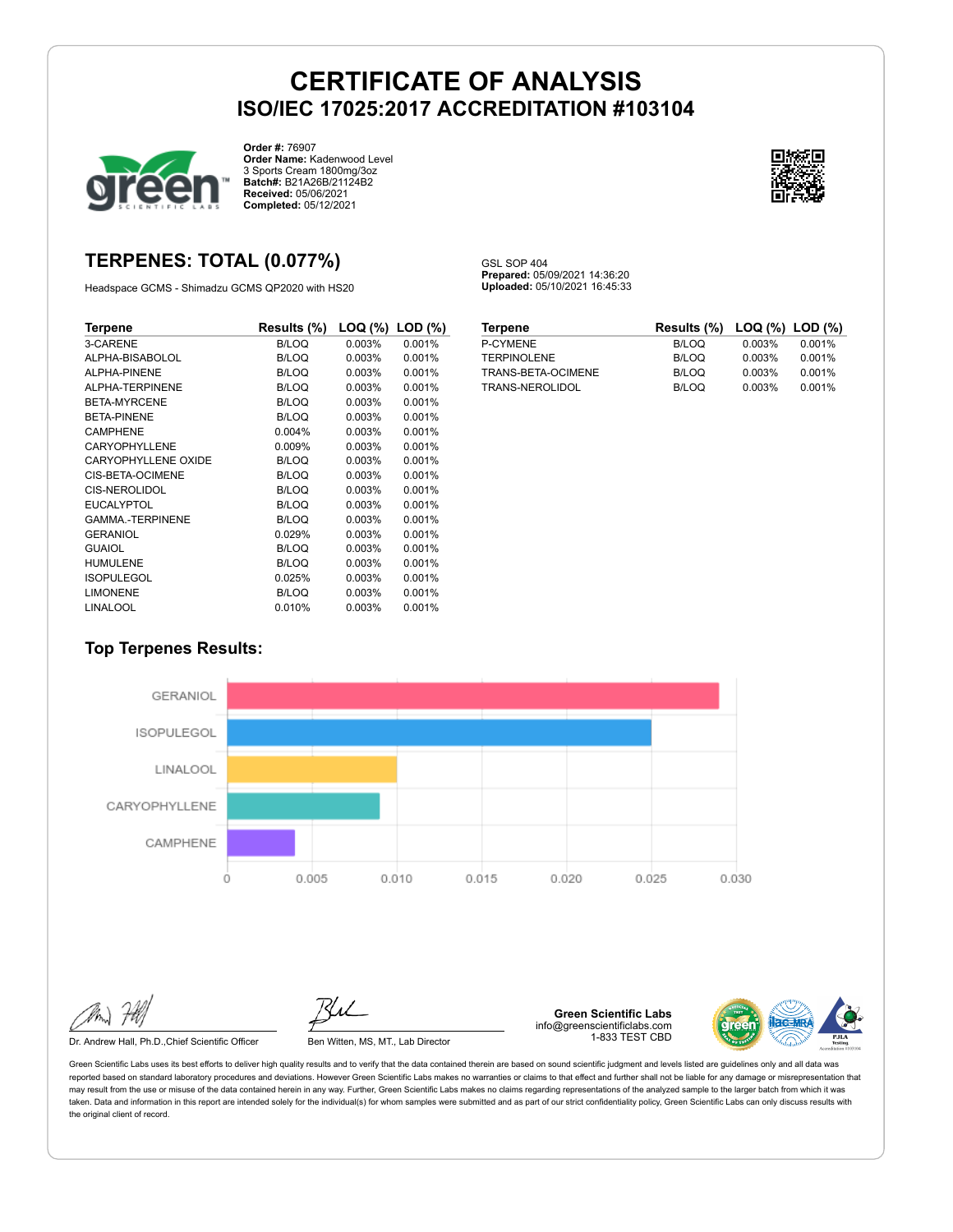

**Order #:** 76907 **Order Name:** Kadenwood Level 3 Sports Cream 1800mg/3oz **Batch#:** B21A26B/21124B2 **Received:** 05/06/2021 **Completed:** 05/12/2021



## **PESTICIDE ANALYSIS:**

GSL SOP 401 **PREPARED:** 05/09/2021 12:34:52 **UPLOADED:** 05/11/2021 14:53:30

GCMS-MS - Shimadzu GCMS-TQ8040

| Pesticide           | <b>Action Level</b><br>(ppm) | Results<br>(ppm) | LOQ<br>(ppm) | LOD<br>(ppm) |
|---------------------|------------------------------|------------------|--------------|--------------|
| CAPTAN              | 0.700                        | N/D              | 0.003        | 0.001        |
| CHLORDANE           | 0.100                        | N/D              | 0.003        | 0.001        |
| <b>CHLORFENAPYR</b> | 0.100                        | N/D              | 0.003        | 0.001        |
| <b>COUMAPHOS</b>    | 0.100                        | N/D              | 0.003        | 0.001        |

| Pesticide                      | <b>Action Level Results LOQ LOD</b> |                   |       |       |
|--------------------------------|-------------------------------------|-------------------|-------|-------|
|                                | (ppm)                               | (ppm) (ppm) (ppm) |       |       |
| <b>CYFLUTHRIN</b>              | 2.000                               | N/D               | 0.003 | 0.001 |
| <b>CYPERMETHRIN</b>            | 1.000                               | N/D               | 0.003 | 0.001 |
| PARATHION-METHYL               | 0.100                               | N/D               | 0.003 | 0.001 |
| <b>PENTACHLORONITROBENZENE</b> | 0.100                               | N/D               | 0.003 | 0.001 |

LCMS-MS - Shimadzu LCMS-8060

| <b>Pesticide</b>     | <b>Action Level</b> | Results | LOQ   | LOD   |
|----------------------|---------------------|---------|-------|-------|
|                      | (ppm)               | (ppm)   | (ppm) | (ppm) |
| <b>ABAMECTIN B1A</b> | 0.100               | N/D     | 0.005 | 0.001 |
| <b>ACEPHATE</b>      | 0.100               | N/D     | 0.001 | 0.001 |
| <b>ACEQUINOCYL</b>   | 0.100               | N/D     | 0.001 | 0.001 |
| <b>ACETAMIPRID</b>   | 0.100               | N/D     | 0.005 | 0.001 |
| <b>ALDICARB</b>      | 0.100               | N/D     | 0.005 | 0.001 |
| <b>AZOXYSTROBIN</b>  | 0.100               | N/D     | 0.001 | 0.001 |
| <b>BIFENAZATE</b>    | 0.100               | N/D     | 0.005 | 0.001 |
| <b>BIFENTHRIN</b>    | 3.000               | N/D     | 0.005 | 0.001 |
| <b>BOSCALID</b>      | 0.100               | N/D     | 0.005 | 0.001 |
| CARBARYL             | 0.500               | N/D     | 0.003 | 0.001 |
| <b>CARBOFURAN</b>    | 0.100               | N/D     | 0.001 | 0.001 |
| CHLORANTRANILIPROLE  | 10.000              | N/D     | 0.005 | 0.005 |
| <b>CHLORPYRIFOS</b>  | 0.100               | N/D     | 0.001 | 0.001 |
| <b>CLOFENTEZINE</b>  | 0.100               | N/D     | 0.001 | 0.001 |
| <b>DAMINOZIDE</b>    | 0.100               | N/D     | 0.005 | 0.001 |
| <b>DIAZINON</b>      | 0.100               | N/D     | 0.001 | 0.001 |
| <b>DICHLORVOS</b>    | 0.100               | N/D     | 0.005 | 0.001 |
| <b>DIMETHOATE</b>    | 0.100               | N/D     | 0.001 | 0.001 |
| <b>DIMETHOMORPH</b>  | 2.000               | N/D     | 0.005 | 0.001 |
| <b>ETHOPROPHOS</b>   | 0.100               | N/D     | 0.001 | 0.001 |
| <b>ETOFENPROX</b>    | 0.100               | N/D     | 0.001 | 0.001 |
| <b>ETOXAZOLE</b>     | 0.100               | N/D     | 0.010 | 0.005 |
| <b>FENHEXAMID</b>    | 0.100               | N/D     | 0.005 | 0.001 |
| <b>FENOXYCARB</b>    | 0.100               | N/D     | 0.005 | 0.001 |
| <b>FENPYROXIMATE</b> | 0.100               | N/D     | 0.001 | 0.001 |
| <b>FIPRONIL</b>      | 0.100               | N/D     | 0.003 | 0.001 |
| <b>FLONICAMID</b>    | 0.100               | N/D     | 0.025 | 0.010 |
| <b>FLUDIOXONIL</b>   | 0.100               | N/D     | 0.003 | 0.001 |
| <b>HEXYTHIAZOX</b>   | 0.100               | N/D     | 0.005 | 0.001 |
| <b>IMAZALIL</b>      | 0.100               | N/D     | 0.005 | 0.001 |

| <b>Pesticide</b>                   | <b>Action Level</b><br>(ppm) | <b>Results</b><br>(ppm) | LOQ<br>(ppm) | <b>LOD</b><br>(ppm) |
|------------------------------------|------------------------------|-------------------------|--------------|---------------------|
| <b>IMIDACLOPRID</b>                | 5.000                        | N/D                     | 0.005        | 0.001               |
| <b>KRESOXIM-METHYL</b>             | 0.100                        | N/D                     | 0.010        | 0.005               |
| <b>MALATHION</b>                   | 0.500                        | N/D                     | 0.005        | 0.001               |
| <b>METALAXYL</b>                   | 2.000                        | N/D                     | 0.001        | 0.001               |
| <b>METHIOCARB</b>                  | 0.100                        | N/D                     | 0.005        | 0.001               |
| <b>METHOMYL</b>                    | 1.000                        | N/D                     | 0.001        | 0.001               |
| <b>MEVINPHOS</b>                   | 0.100                        | N/D                     | 0.001        | 0.001               |
| <b>MYCLOBUTANIL</b>                | 0.100                        | N/D                     | 0.005        | 0.001               |
| <b>NALED</b>                       | 0.100                        | N/D                     | 0.005        | 0.001               |
| <b>OXAMYL</b>                      | 0.500                        | N/D                     | 0.001        | 0.001               |
| PACLOBUTRAZOL                      | 0.100                        | N/D                     | 0.005        | 0.001               |
| <b>PERMETHRINS</b>                 | 0.500                        | N/D                     | 0.005        | 0.001               |
| <b>PHOSMET</b>                     | 0.100                        | N/D                     | 0.005        | 0.001               |
| PIPERONYL                          | 3.000                        | N/D                     | 0.001        | 0.001               |
| <b>BUTOXIDE</b>                    |                              |                         |              |                     |
| <b>PRALLETHRIN</b>                 | 0.100                        | N/D                     | 0.005        | 0.005               |
| <b>PROPICONAZOLE</b>               | 0.100                        | N/D                     | 0.010        | 0.005               |
| <b>PROPOXUR</b>                    | 0.100                        | N/D                     | 0.001        | 0.001               |
| <b>PYRETHRINS</b><br>(PYRETHRIN I) | 0.500                        | N/D                     | 0.005        | 0.005               |
| <b>PYRIDABEN</b>                   | 0.100                        | N/D                     | 0.005        | 0.001               |
| <b>SPINETORAM</b>                  | 0.100                        | N/D                     | 0.001        | 0.001               |
| SPINOSAD                           | 0.100                        | N/D                     | 0.001        | 0.001               |
| <b>SPIROMESIFEN</b>                | 0.100                        | N/D                     | 0.005        | 0.001               |
| <b>SPIROTETRAMAT</b>               | 0.100                        | N/D                     | 0.001        | 0.001               |
| SPIROXAMINE                        | 0.100                        | N/D                     | 0.001        | 0.001               |
| <b>TEBUCONAZOLE</b>                | 0.100                        | N/D                     | 0.005        | 0.001               |
| <b>THIACLOPRID</b>                 | 0.100                        | N/D                     | 0.001        | 0.001               |
| <b>THIAMETHOXAM</b>                | 5.000                        | N/D                     | 0.001        | 0.001               |
| <b>TRIFLOXYSTROBIN</b>             | 0.100                        | N/D                     | 0.001        | 0.001               |

N/D = Not Detected, A/LOQ = Above LOQ Level, B/LOQ = Below LOQ Level, B/LOD = Below LOD Level

Dr. Andrew Hall, Ph.D., Chief Scientific Officer Ben Witten, MS, MT., Lab Director

**Green Scientific Labs** info@greenscientificlabs.com 1-833 TEST CBD

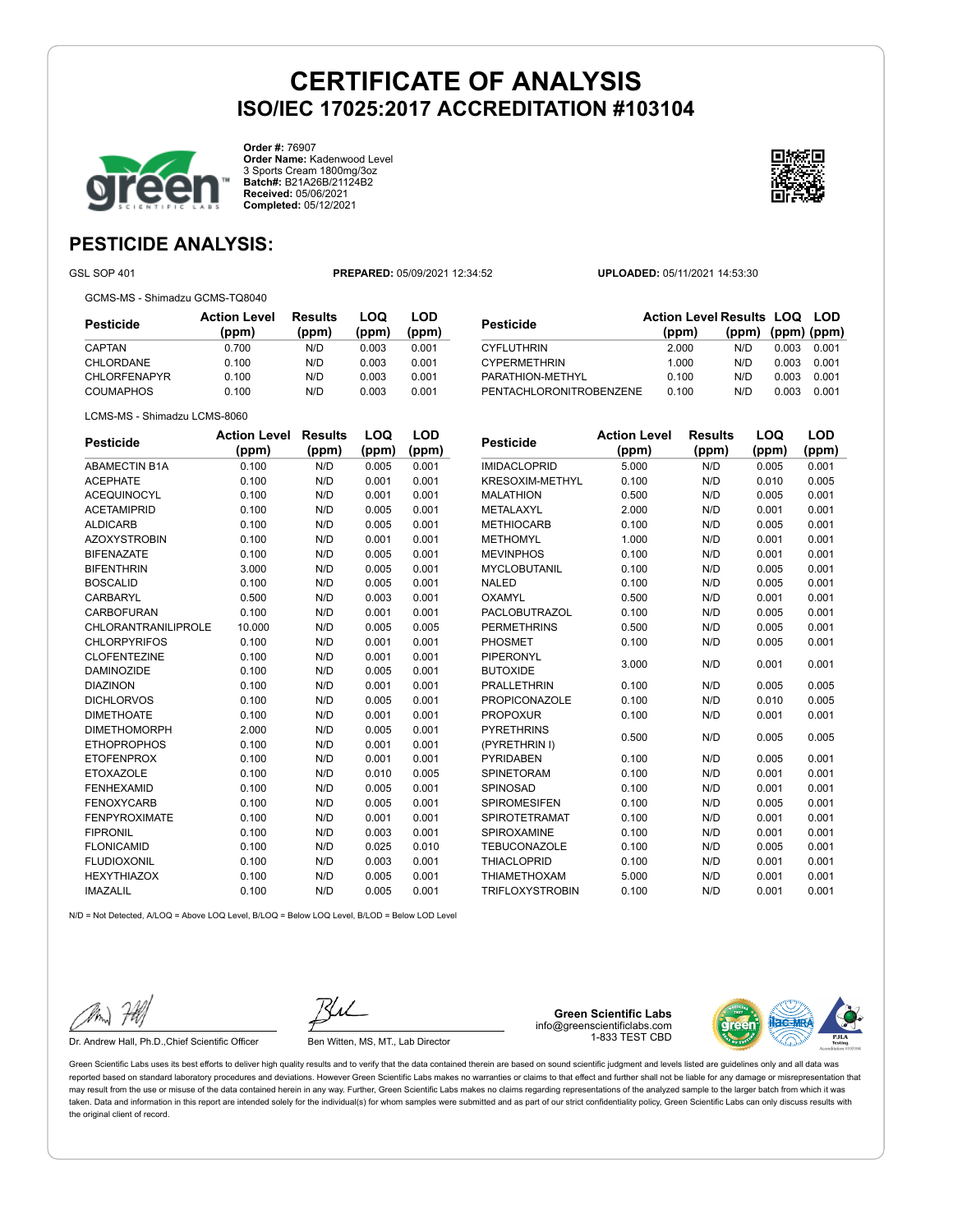

**Order #:** 76907 **Order Name:** Kadenwood Level 3 Sports Cream 1800mg/3oz **Batch#:** B21A26B/21124B2 **Received:** 05/06/2021 **Completed:** 05/12/2021



## **RESIDUAL SOLVENTS:**

Headspace GCMS - Shimadzu GCMS QP2020 with HS20

GSL SOP 405 **Prepared:** 05/10/2021 18:15:27 **Uploaded:** 05/11/2021 10:32:01

| <b>Residual Solvent</b>  | <b>Action Level (ppm)</b> | Results (ppm) | LOQ (ppm) | LOD (ppm) |
|--------------------------|---------------------------|---------------|-----------|-----------|
| 1,1-DICHLOROETHENE       | 8                         | N/D           | 0.63      | 0.63      |
| 1,2- DICHLOROETHANE      | $\overline{2}$            | N/D           | 0.12      | 0.02      |
| <b>ACETONE</b>           | 5,000                     | N/D           | 140       | 20        |
| <b>ACETONITRILE</b>      | 410                       | N/D           | 25        | 1         |
| <b>BENZENE</b>           |                           | N/D           |           | 0.5       |
| <b>BUTANE</b>            | 5,000                     | N/D           | 50        | 10        |
| <b>CHLOROFORM</b>        |                           | N/D           |           | 0.5       |
| CIS 1,2-DICHLOROETHENE   | 5                         | N/D           | 0.73      | 0.18      |
| <b>ETHANOL</b>           | 5,000                     | N/D           | 140       | 20        |
| ETHYL ACETATE            | 5,000                     | N/D           | 140       | 20        |
| <b>ETHYL ETHER</b>       | 5,000                     | N/D           | 140       | 20        |
| <b>ETHYLENE OXIDE</b>    |                           | N/D           | $\Omega$  | 0         |
| <b>ISOPROPYL ALCOHOL</b> | 5,000                     | N/D           | 140       | 20        |
| <b>METHANOL</b>          | 3,000                     | N/D           | 100       | 20        |
| METHYLENE CHLORIDE       | 125                       | N/D           | 0.15      | 0.15      |
| N-HEPTANE                | 5,000                     | N/D           | 140       | 20        |
| N-HEXANE                 | 290                       | N/D           | 18        | 10        |
| <b>PENTANE</b>           | 5,000                     | N/D           | 140       | 20        |
| <b>PROPANE</b>           | 5,000                     | N/D           | 20        |           |
| <b>TOLUENE</b>           | 890                       | N/D           | 53        |           |
| TRANS 1,2-DICHLOROETHENE | 5                         | N/D           | 0.73      | 0.18      |
| <b>TRICHLOROETHENE</b>   |                           | N/D           |           | 0.5       |
| <b>XYLENES</b>           | 150                       | N/D           | 130       | 20        |

Dr. Andrew Hall, Ph.D., Chief Scientific Officer Ben Witten, MS, MT., Lab Director

**Green Scientific Labs** info@greenscientificlabs.com 1-833 TEST CBD

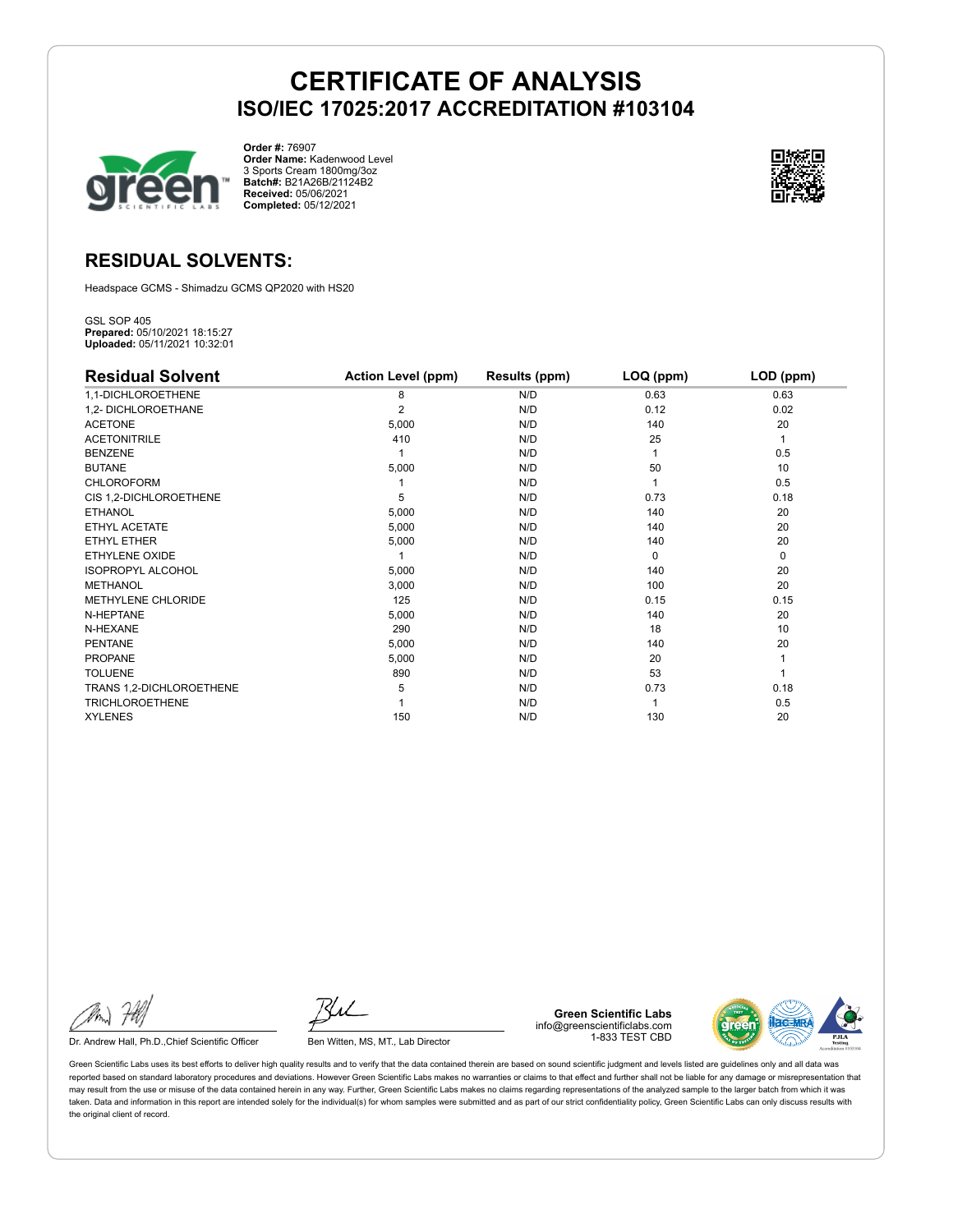**Microbial Analysis** GSL SOP 406 **Uploaded:** 05/11/2021 20:46:45



**Order #:** 76907 **Order Name:** Kadenwood Level 3 Sports Cream 1800mg/3oz **Batch#:** B21A26B/21124B2 **Received:** 05/06/2021 **Completed:** 05/12/2021



### **Microbial Analysis:**

fa PCR - Agilent AriaMX

**MICROBIAL ANALYSIS:**

PCR - Agilent AriaMX

| Test                        | <b>SOP</b> | Test Method | <b>Device Used</b> | <b>LOD</b>                          | <b>Allowable</b><br>Criteria  | <b>Actual Result Pass/Fail</b> |             |
|-----------------------------|------------|-------------|--------------------|-------------------------------------|-------------------------------|--------------------------------|-------------|
| ASPERGILLUS FUMIGATUS***    | 406.01     | USP 61/62+  | <b>ARIAMX PCR</b>  | 1 CFU/G**                           | DETECT/NOT<br><b>DETECTED</b> | <b>NOT DETECTED</b>            | <b>PASS</b> |
| ASPERGILLUS TERREUS***      | 406.01     | USP 61/62+  | <b>ARIAMX PCR</b>  | 1 CFU/G**                           | DETECT/NOT<br><b>DETECTED</b> | NOT DETECTED                   | <b>PASS</b> |
| ASPERGILLUS FLAVUS***       | 406.01     | USP 61/62†  | <b>ARIAMX PCR</b>  | 1 CFU/G**                           | DETECT/NOT<br><b>DETECTED</b> | NOT DETECTED                   | <b>PASS</b> |
| <b>ASPERGILLUS NIGER***</b> | 406.01     | USP 61/62+  | <b>ARIAMX PCR</b>  | 1 CFU/G**                           | DETECT/NOT<br><b>DETECTED</b> | NOT DETECTED                   | <b>PASS</b> |
| STEC E. COLI*               | 406.01     | USP 61/62+  | <b>ARIAMX PCR</b>  | 1 CFU/G**                           | DETECT/NOT<br><b>DETECTED</b> | NOT DETECTED                   | <b>PASS</b> |
| SALMONELLA*                 | 406.01     | USP 61/62+  | <b>ARIAMX PCR</b>  | 1 CFU/G**                           | DETECT/NOT<br><b>DETECTED</b> | <b>NOT DETECTED</b>            | <b>PASS</b> |
| TOTAL YEAST AND MOLD        | 406.01     | USP 61/62+  | <b>ARIAMX PCR</b>  | CFU/G BY<br><b>SAMPLE</b><br>TYPE** | 1.000 CFU/G                   | NOT DETECTED                   | <b>PASS</b> |
| AEROBIC BACTERIA COUNT      | 406.01     | USP 61/62+  | <b>ARIAMX PCR</b>  | CFU/G BY<br><b>SAMPLE</b><br>TYPE** | 10,000 CFU/G                  | NOT DETECTED                   | <b>PASS</b> |
| <b>ENTEROBACTERIACEAE</b>   | 406.01     | USP 61/62+  | <b>ARIAMX PCR</b>  | CFU/G BY<br><b>SAMPLE</b><br>TYPE** | <b>100 CFU/G</b>              | <b>NOT DETECTED</b>            | <b>PASS</b> |
| <b>COLIFORM</b>             | 406.01     | USP 61/62+  | <b>ARIAMX PCR</b>  | CFU/G BY<br><b>SAMPLE</b><br>TYPE** | <b>100 CFU/G</b>              | NOT DETECTED                   | <b>PASS</b> |

† USP 61 (enumeration of bacteria TAC, TYM, and ENT/Coliform), USP 62 (identifying specific species E.coli Aspergillus etc)

\* STEC and Salmonella run as Multiplex

\*\* CFU/g Calculation based on MIP/Extract matrix

\*\*\* Flavus = 2 Copies of DNA / Fumigatis = 2 Copies of DNA Niger = 20 Copies of DNA / Terrus = 10 copies of DNA

Dr. Andrew Hall, Ph.D., Chief Scientific Officer Ben Witten, MS, MT., Lab Director

**Green Scientific Labs** info@greenscientificlabs.com 1-833 TEST CBD